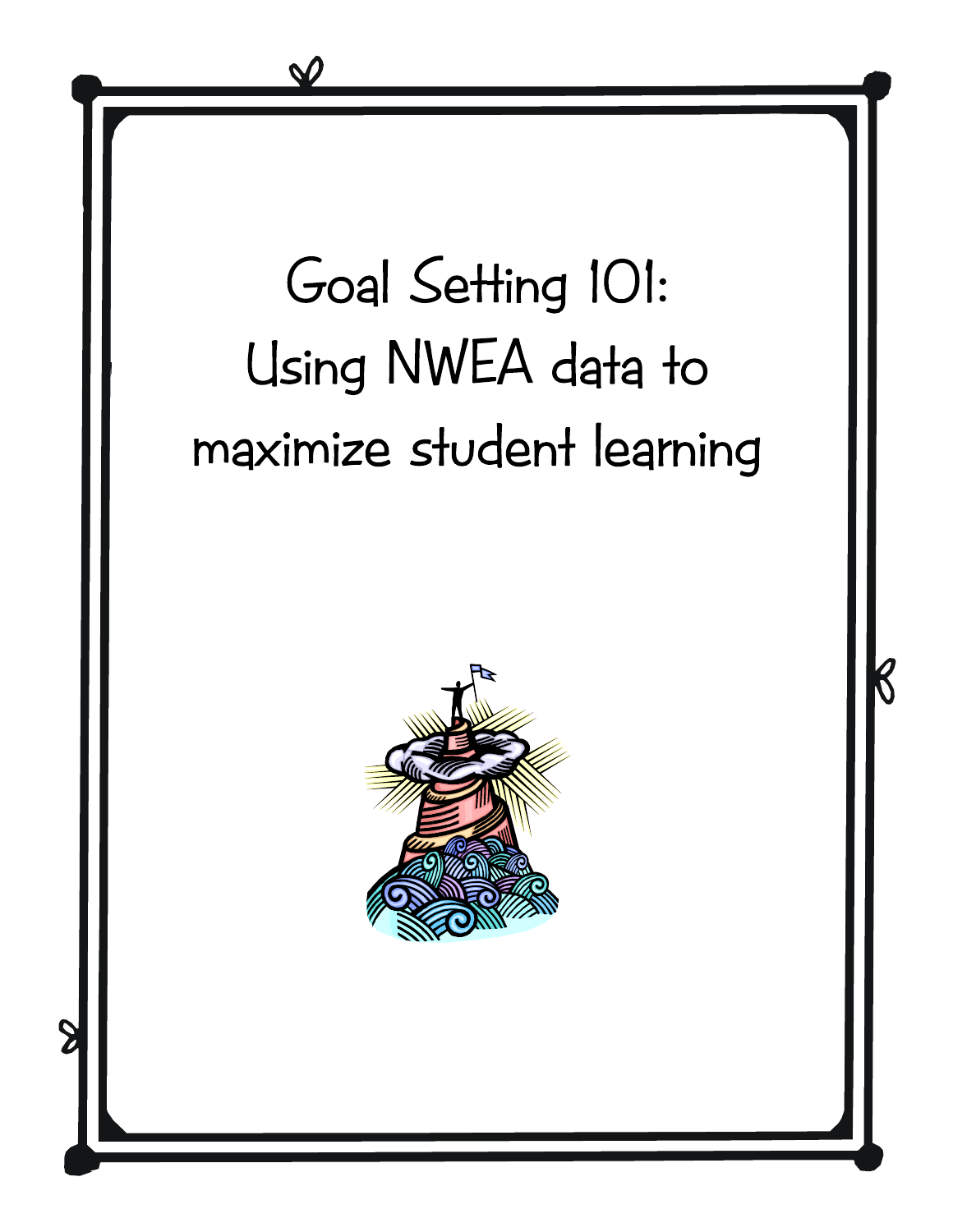

# 2<sup>nd</sup> and 3<sup>rd</sup> Grade Student Goal Planning with MAP Data: Reading

| Reading                           | Fall<br>Score | Winter<br>Score | Spring<br>Score | What is Measured                                                                                                                                                                                                                                                                                                    |
|-----------------------------------|---------------|-----------------|-----------------|---------------------------------------------------------------------------------------------------------------------------------------------------------------------------------------------------------------------------------------------------------------------------------------------------------------------|
| Overall Reading<br>Score:         |               |                 |                 |                                                                                                                                                                                                                                                                                                                     |
| Word Analysis and<br>Vocabulary   |               |                 |                 | I use many different ways to figure out words I<br>don't know, such as word families, context clues,<br>prefixes, suffixes, synonyms, antonyms, and<br>homophones.                                                                                                                                                  |
| Literal<br>Comprehension          |               |                 |                 | I can answer questions by finding my answer in<br>the reading passage. I can find the main idea in<br>non-fiction reading. I can find problems and<br>solutions in stories. I can follow instructions<br>that have more than one step.                                                                              |
| Interpretive<br>Comprehension     |               |                 |                 | I make predictions before, during, and after<br>reading. I can make inferences that help me to<br>understand what I'm reading and can recognize<br>cause-effect relationships. I summarize<br>information from different written materials. I<br>understand fact and opinion.                                       |
| Literary Response<br>and Analysis |               |                 |                 | I can identify the characters, settings, plots,<br>and lessons learned in my reading. I know how<br>books are different (fiction, non-fiction, poetry,<br>etc.). I can tell what a character is like by what<br>the author says and what the illustrator draws.<br>I can tell who the narrator is when I'm reading. |
| Lexile Score:                     |               |                 |                 |                                                                                                                                                                                                                                                                                                                     |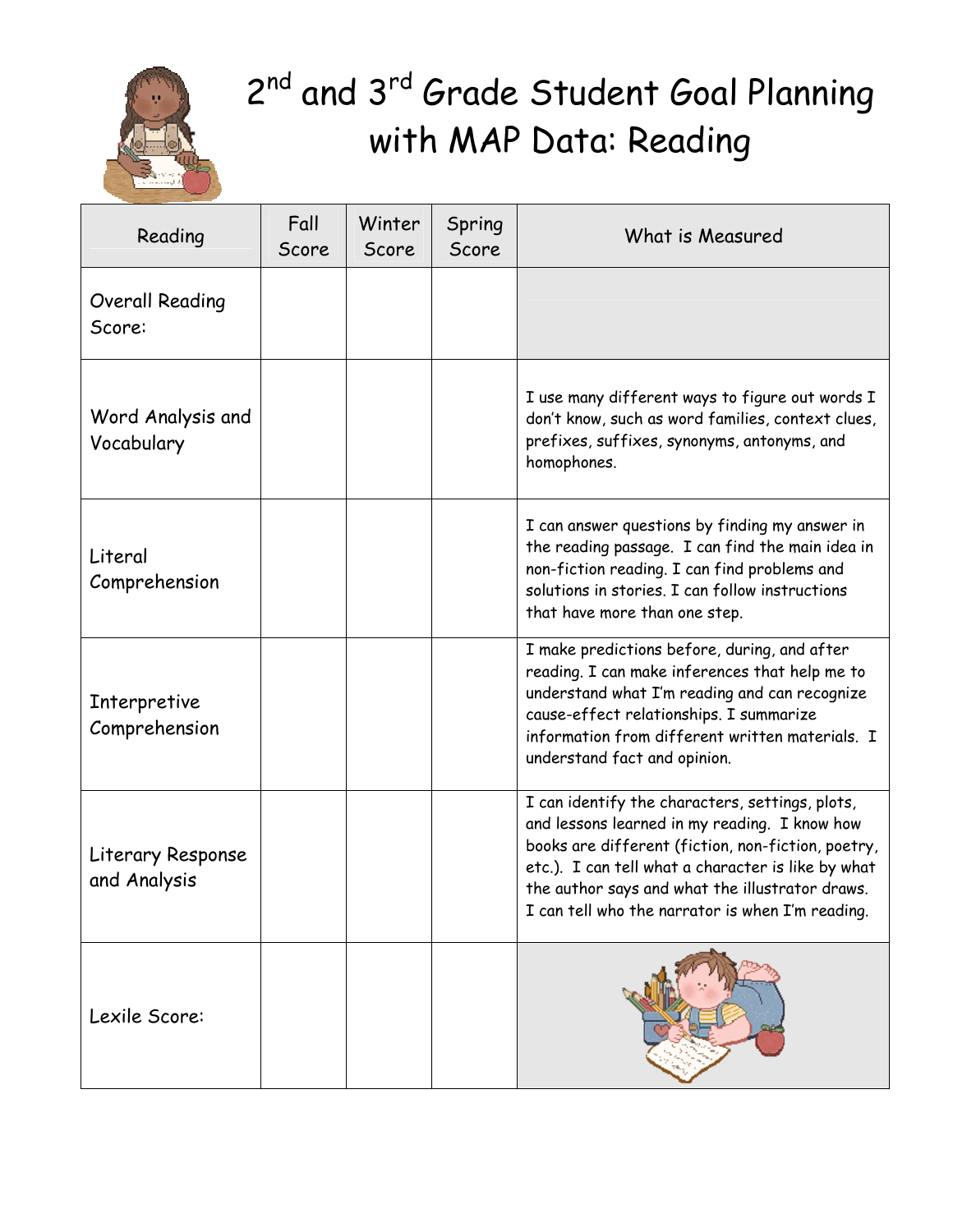

# \_\_\_\_\_\_\_\_\_\_\_\_\_\_\_\_\_\_\_\_'s Goal Planning with MAPs: Reading

| Reading                           | Fall<br>Score | Winter<br>Score | Spring<br>Score | What is Measured                                                                                                                                                                                                                                                                                                       |
|-----------------------------------|---------------|-----------------|-----------------|------------------------------------------------------------------------------------------------------------------------------------------------------------------------------------------------------------------------------------------------------------------------------------------------------------------------|
| Overall Reading<br>Score:         |               |                 |                 |                                                                                                                                                                                                                                                                                                                        |
| Word Analysis and<br>Vocabulary   |               |                 |                 | I can use many strategies to figure out words I<br>don't know, such as word families, prefixes,<br>suffixes, and root words. I also use the words I<br>know in a reading passage as clues to understand<br>the words I don't know. (context clues)                                                                     |
| Literal<br>Comprehension          |               |                 |                 | I can answer questions about a passage I've read<br>by rereading the sections that have the<br>information I need. After reading fiction or<br>nonfiction, I can identify the main idea,<br>sequence events, and describe details. I can<br>follow multi-step directions.                                              |
| Interpretive<br>Comprehension     |               |                 |                 | I make predictions before, during, and after<br>reading. I can make inferences that help me to<br>understand what I am reading and can recognize<br>cause-effect relationships. I summarize and<br>synthesize information from a variety of written<br>materials. I understand fact, opinion, bias, and<br>assumption. |
| Literary Response<br>and Analysis |               |                 |                 | I can answer questions about characters,<br>themes, plots, and settings, using examples from<br>the story to support my ideas. I can explain and<br>identify descriptive language, alliteration,<br>imagery, mood, simile, and metaphor used by<br>authors to tell the story.                                          |
| Lexile Level                      |               |                 |                 |                                                                                                                                                                                                                                                                                                                        |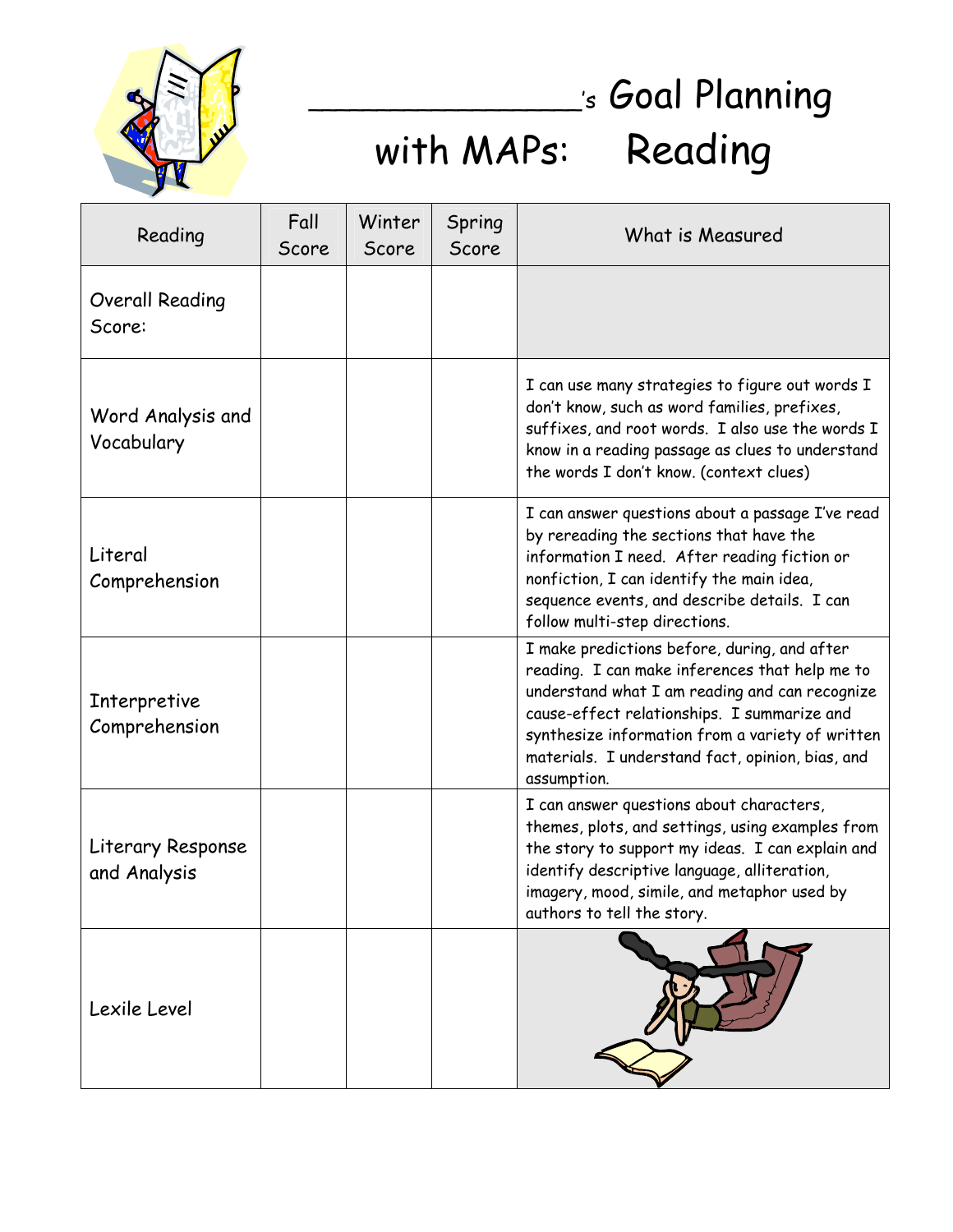

# Student Goal Setting Using MAPs

- After testing or using Individual Student Reports have students write reflections for some of the following questions:
- o Were there any words or ideas that were unfamiliar to you when you were taking the test?
- o Look at your highest goal area. Why do you think this is one of your strengths?
- o How can this strength help you as you work on other goals?
- o When you look at your scores do you notice any patterns or trends?
- o Why do you think you scored higher or lower this time?
- o Do your scores match what you know about your abilities in specific subject areas?
- o What is your lowest goal area?
- o Would this be a good goal for you this year, why or why not?
- o Set personal goals based on this data.
- ♦ Consider some of the following prompts:
	- o My MAP score in reading reflects… (suggest prompts regarding effort, attitude, and knowledge of the subject area.)
	- o This score surprises me because…
	- o This score is on target because…
	- o This score doesn't seem quite right because…
	- o This score encourages me because…
	- o Based on my MAP scores in reading, I want to focus my efforts on… (what area?)
	- o I think this would be a good focus area for me because…
	- o My goal for the next (a certain period of time) is to grow by (a certain number of points or in the ability master specific learning skills)
	- o I can work toward accomplishing this goal by…
- ♦ Determine which sections of DesCartes to share with your students to help focus their studies.
- ♦ Determine how often students will re-examine their progress and what classroom assessments can provide additional feedback?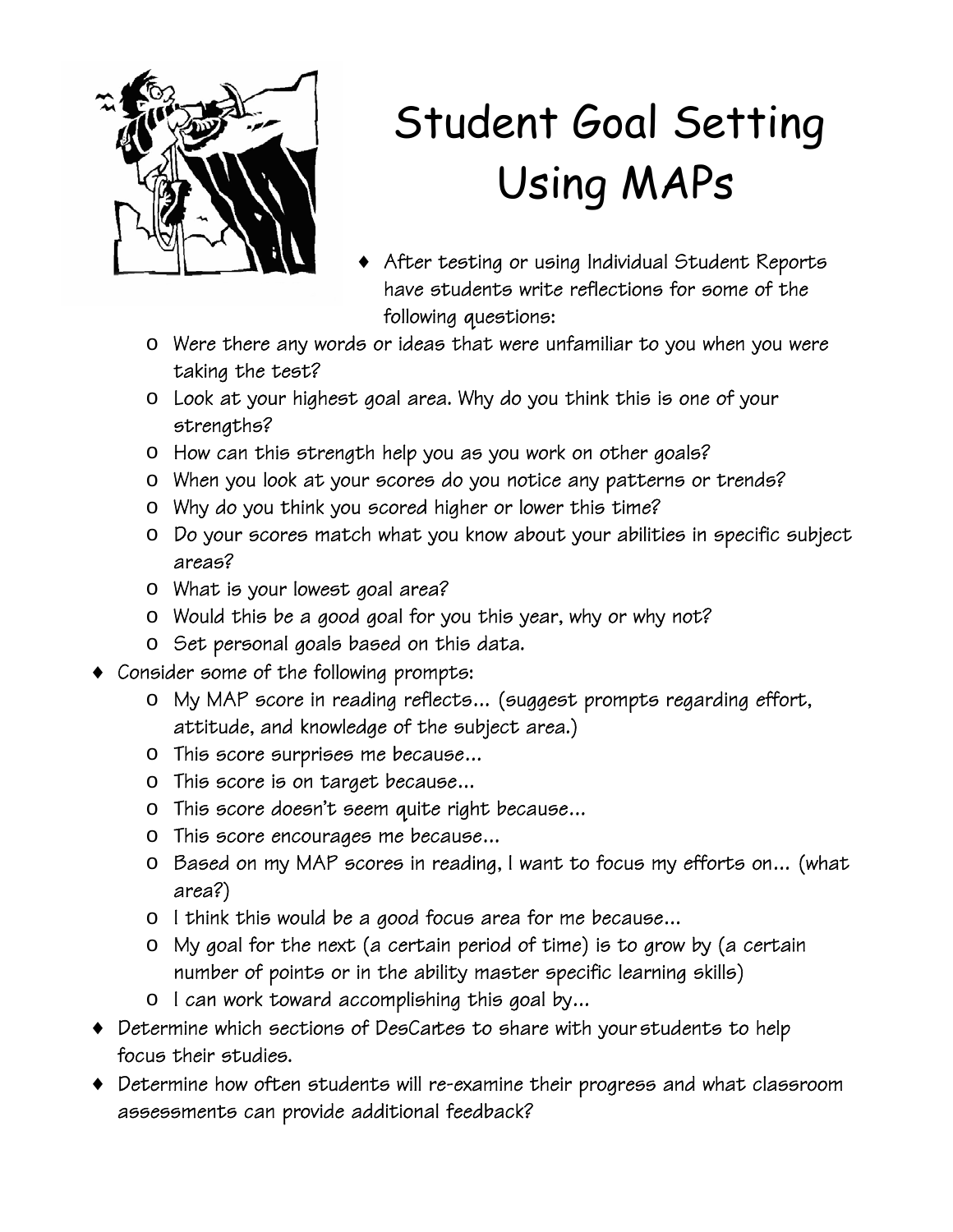| My Personal Goals                                                                                            |                    |
|--------------------------------------------------------------------------------------------------------------|--------------------|
| Reading Area __________                                                                                      |                    |
| Action Plan: ____________<br>the contract of the contract of the contract of the contract of the contract of |                    |
| $\ddotsc$<br>Math Area ______________                                                                        |                    |
| Action Plan: ____________                                                                                    |                    |
| $\ddotsc$<br>Language Area                                                                                   | Orcutt-Schools.net |
| Action Plan: ______________                                                                                  |                    |

\_\_\_\_\_\_\_\_\_\_\_\_\_\_\_\_\_\_\_\_

Snoop Troop Goals



"Success is the satisfaction of knowing you did your absolute best so you can reach your dreams in life!"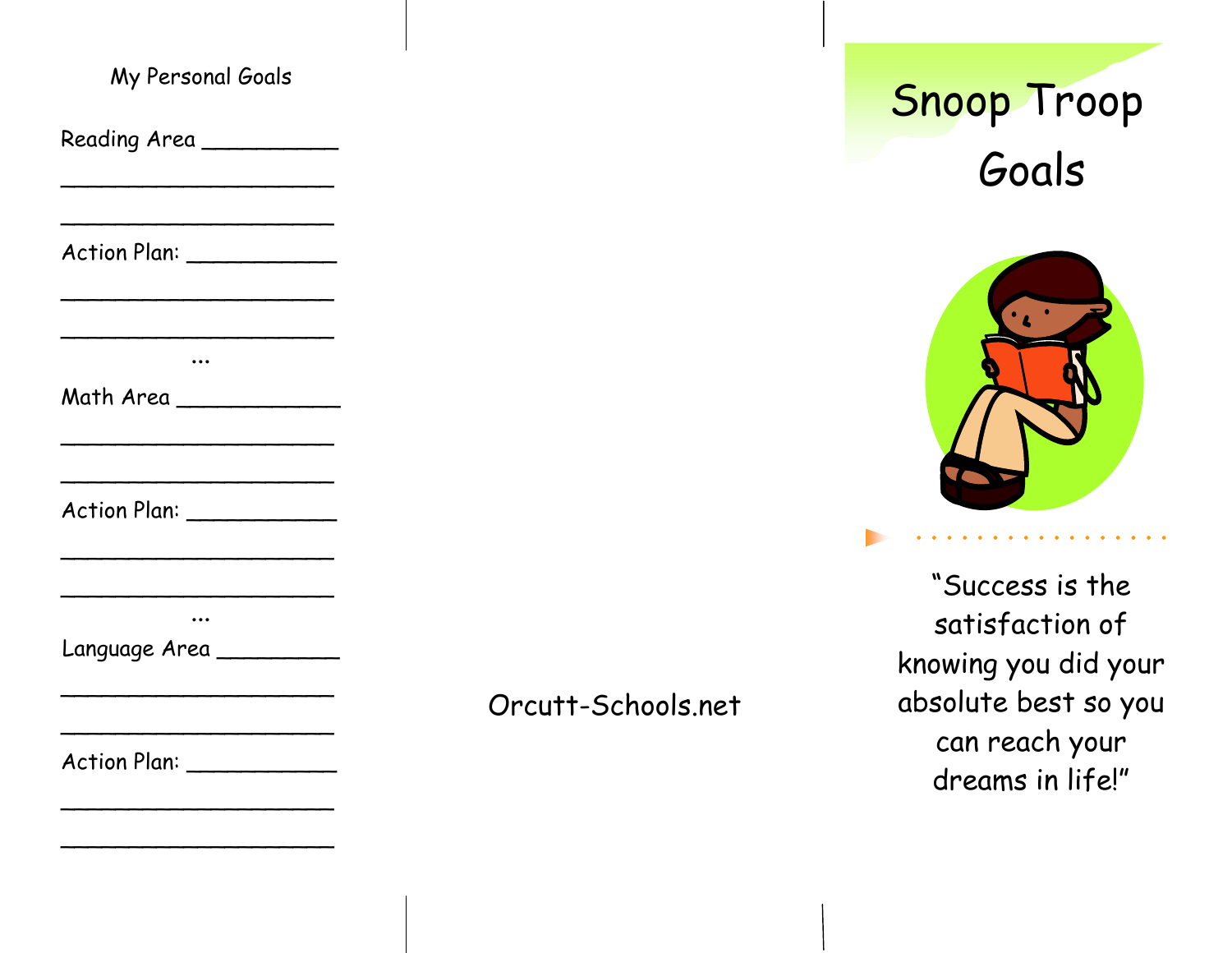## **Class Reading Goal**

Area: Literal Comprehension Average RIT Score: 202.3 Learning Needed

- Skim/scan to locate details
- Determine sequence of events
- Use advertisement and food labels
- Understand a bibliography

Plan of Action

- Create content maps/outlines of Social Studies/Science texts andstudent-selected non-fiction.
- During skill work or center time, work on sequencing activities related to HM.
- Bring in newspapers/food products to identify ads & label products. Homework to follow-up.
- During Science/Social Studies, find bibliographies in non-fiction texts and discuss how they're organized (author, title, publisher, etc.)
- Write a bibliography for our Animal Reports.

#### Timeline

\* Evaluate during the next MAP testing period.

## **Class Language Goal**

Area: Grammar Usage Average RIT Score: 207.4 Learning Needed

- Use basic sentence patterns
- Use noun forms
- Use verb tenses
- Identify pronouns

#### Plan of Action

\*During D.O.L., instead of copying sentences, just edit them and focus on one area each week:

- Label "N" , "V", "Adj.", "PP", "Adv.", "Pro", "LV" (linking verb, etc.)
- On nouns, discuss if it's a place, person, feeling or idea
- Past, present, future sentences

\*On back of D.O.L., write a verb a day and give past, present, future. Write if it's regular or irregular.

\*Mountain Language: 2a. = singular or plural 2b. = use same word, but show possession (add what is owned to word) using 's or s'.

Timeline \* Evaluate during the next MAP testing period.

## **Class Math Goal**

Area: Number Sense

& Operations

Average RIT Score: 203.6 Learning Needed

- Use pictorial representations of division
- Add decimals to hundredths place (vertical/horizontal)
- Divide 2 digit by 2 digit numbers with a remainder
- Be able to add/subtract fractions
- Change a fraction to its lowest term
- Order fractions
- Learn vocabulary: pentagon, squared, divisible, inequality, equivalent

#### Plan of Action

\*Instead of practice test sheet, each Wednesday divide plain sheet into fourths:

- Draw picture of division problem given
- Divide a 2-digit by 2-digit number with remainder (then into a 3-digit number)
- Add/subtract fractions (then with mixed fractions)

• Order fractions smallest to largest \*For word of the week, use the above math terms and define.

\*For Mtn. Math add "Can you change fraction to lowest term?" and "Plot the fraction on a number line".

#### Timeline \*Next MAP testing period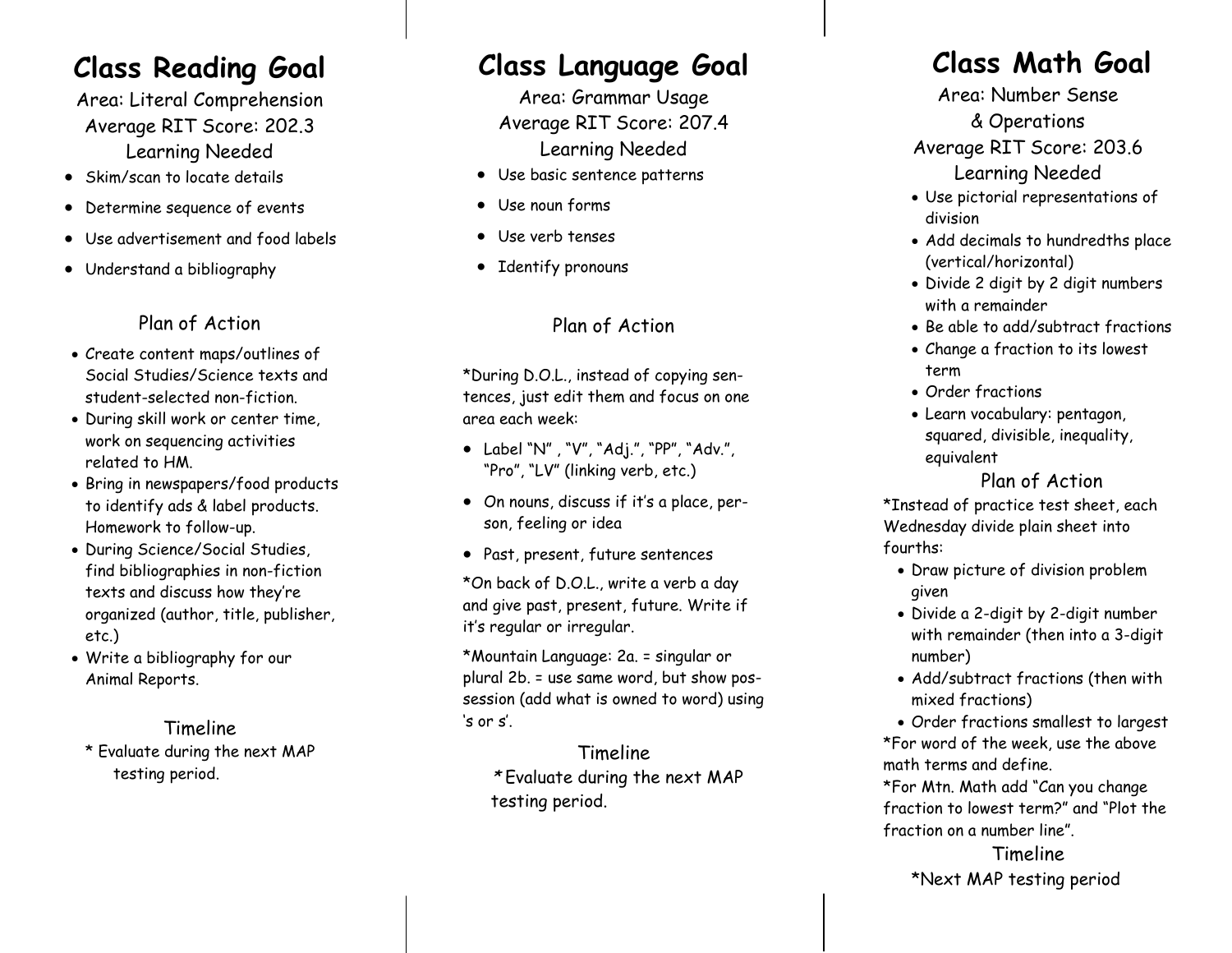| Student Goal Organizer                                    |
|-----------------------------------------------------------|
| Name                                                      |
| Math                                                      |
|                                                           |
| • Three things I can do to work on my goal this year are: |
| 2.                                                        |
| 3.                                                        |
| Reading                                                   |
| • Three things I can do to work on my goal this year are: |
| 2. $\overline{\phantom{a}}$                               |
|                                                           |
| Language Usage                                            |
| • Three things I can do to work on my goal this year are: |
| 2. $\overline{\phantom{a}}$                               |
| $3.$ $\overline{\phantom{a}}$                             |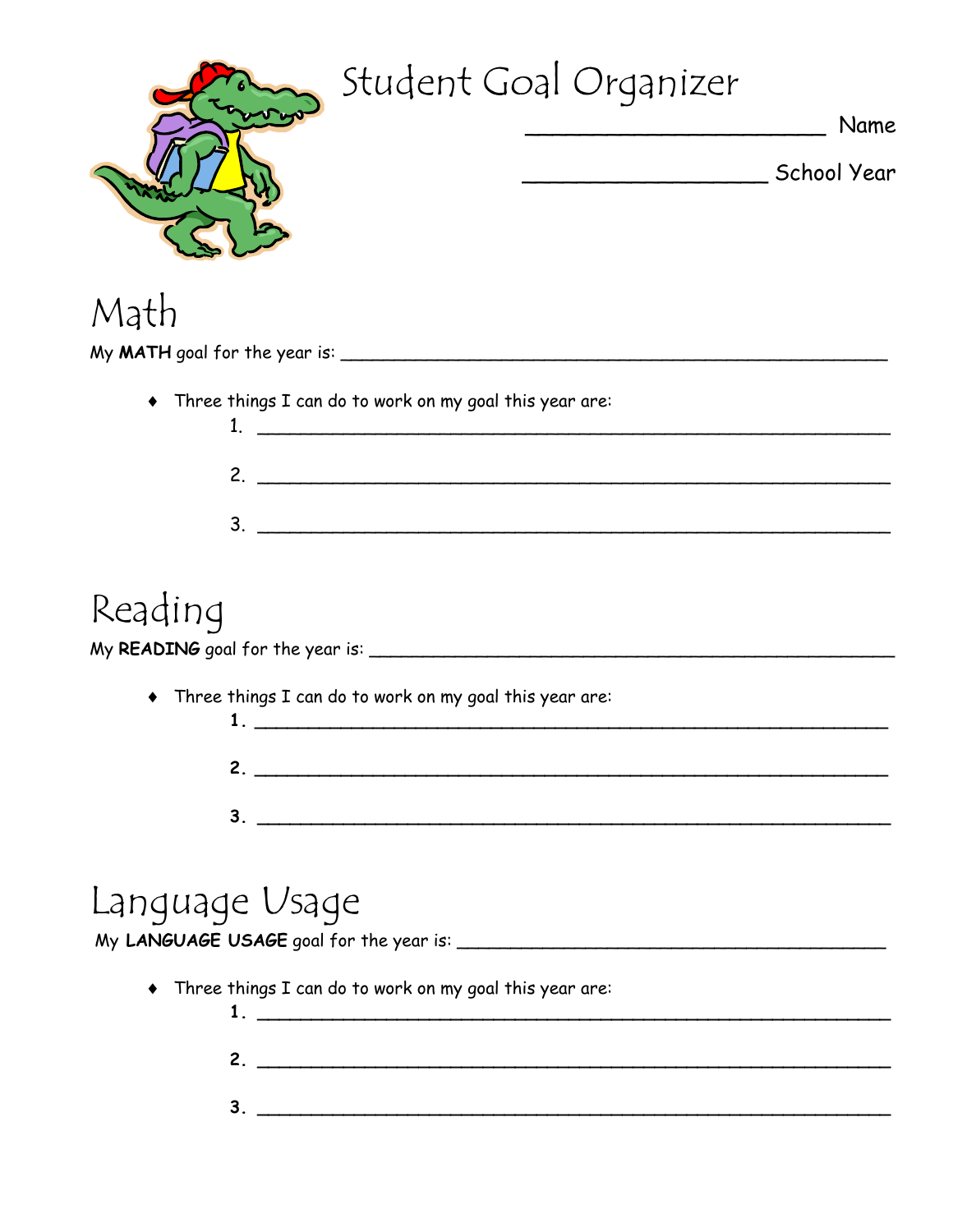

## Personal Academic Goal Sheet



| Name: |
|-------|
|-------|

| September | February | June |
|-----------|----------|------|
|           |          |      |
|           |          |      |

### Learning Needed:

<u> 1980 - Johann Barn, margaret eta biztanleria (h. 1980).</u>

In order to reach my goal, I will:

| $\bullet$ |  |
|-----------|--|
|           |  |
| $\bullet$ |  |
| $\bullet$ |  |
|           |  |
| $\bullet$ |  |

Student Signature

Parent Signature

Teacher Signature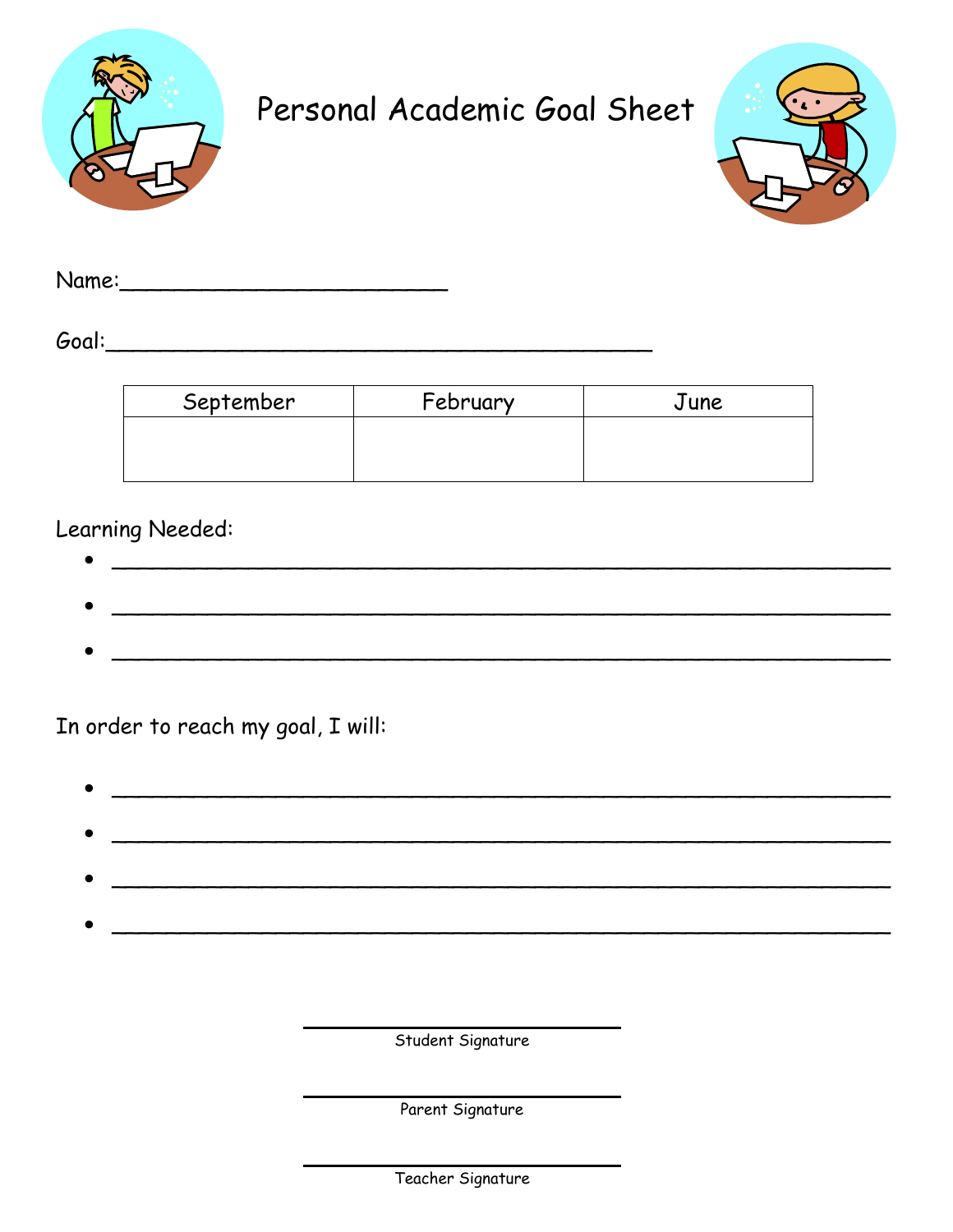

# Personal Goals for my Extreme Academic Makeover

Name:\_\_\_\_\_\_\_\_\_\_\_\_\_\_\_\_\_\_\_\_ Date:\_\_\_\_\_

Subject: (circle one) Reading, Language Usage, or Math

Goal Area: (title and current score) \_\_\_\_\_\_\_\_\_\_\_\_\_\_\_\_\_\_\_

What I specifically need to learn:

On the back of this page are the vocabulary words I'll need to learn.

 $\sim$  . The set of the set of the set of the set of the set of the set of the set of the set of the set of the set of the set

 $\sim$  . The set of the set of the set of the set of the set of the set of the set of the set of the set of the set of the set

 $\sim$  . The set of the set of the set of the set of the set of the set of the set of the set of the set of the set of the set

 $\sim$  . The set of the set of the set of the set of the set of the set of the set of the set of the set of the set of the set

 $\sim$  . The set of the set of the set of the set of the set of the set of the set of the set of the set of the set of the set of the set

 $\sim$  . The set of the set of the set of the set of the set of the set of the set of the set of the set of the set of the set

 $\sim$  . The set of the set of the set of the set of the set of the set of the set of the set of the set of the set of the set of the set

 $\sim$  . The set of the set of the set of the set of the set of the set of the set of the set of the set of the set of the set

 $\sim$  . The contract of the contract of the contract of the contract of the contract of the contract of the contract of the contract of the contract of the contract of the contract of the contract of the contract of the co

My Plan of Action: \_\_\_\_\_\_\_\_\_\_\_\_\_\_\_\_\_\_\_\_\_\_\_\_\_\_\_\_\_\_\_\_

I will need the following help and resources: \_\_\_\_\_\_\_\_\_\_\_\_\_\_\_\_\_\_\_\_\_\_\_\_\_\_\_\_\_\_\_\_\_\_

Here is my timeline: \_\_\_\_\_\_\_\_\_\_\_\_\_\_\_\_\_\_\_\_\_\_\_\_\_\_\_\_\_\_\_